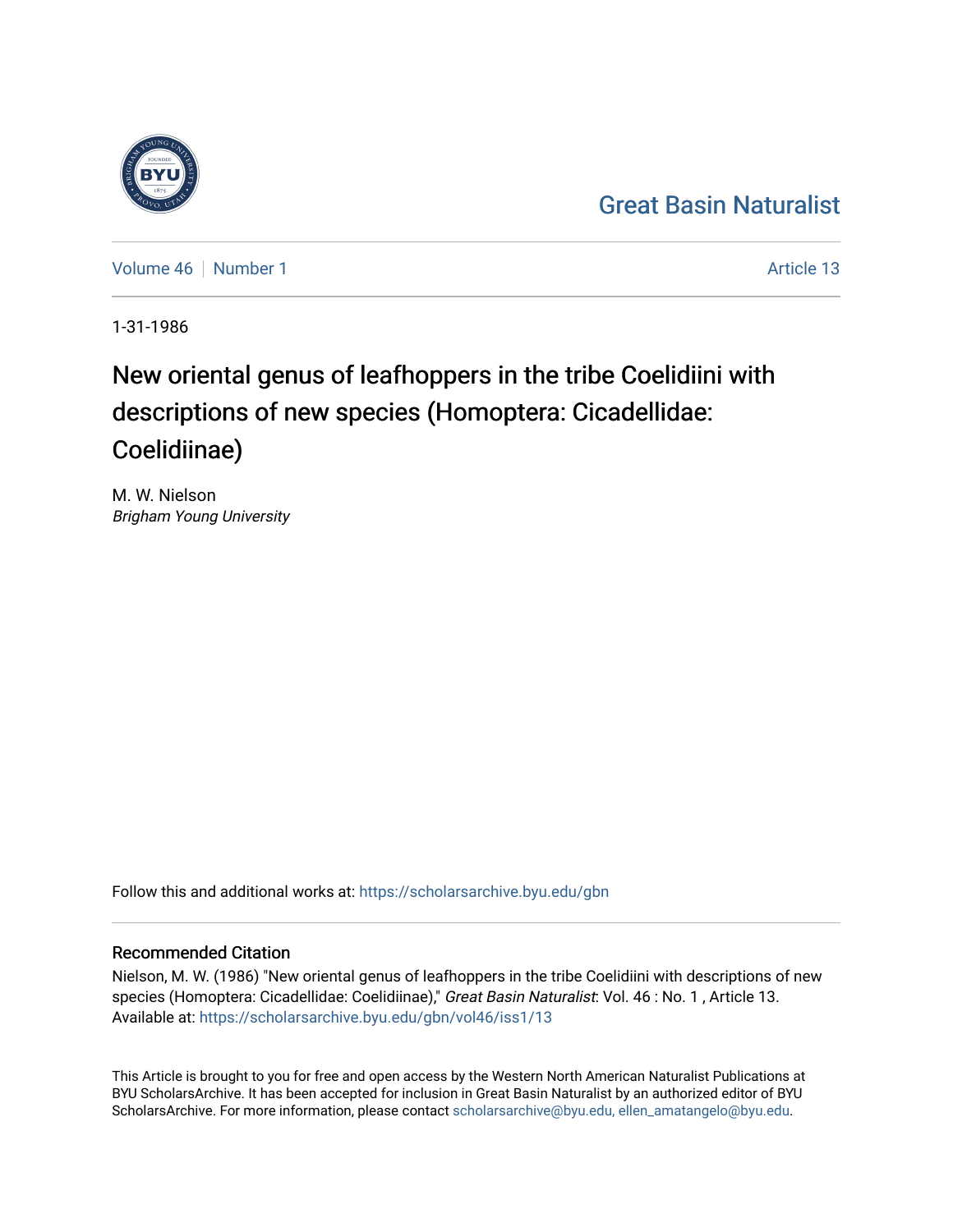#### NEW ORIENTAL GENUS OF LEAFHOPPERS IN THE TRIBE COELIDIINI WITH DESCRIPTIONS OF NEW SPECIES (HOMOPTERA: CICADELLIDAE: COELIDIINAE)

#### M. W. Nielson'

ABSTRACT—A new genus, Stylolidia, and two new species, Stylolidia pectinata n. sp. (type species) and Stylolidia cristata n. sp., from Malaysia are described and illustrated. A key to the males of the known species is also included.

The Oriental leafhoppers of the tribe Coehdiini are composed of five rather distinct genera, three of which are fairly large and have speciated over the entire region (Nielson 1982). Two genera, Mahellus Nielson and Jenolidia Nielson, are small and geographically restricted. The former occupies the western edge of the Oriental region, whereas the latter is known only from Borneo.

The new genus Stylolidia is described from two new species, S. pectinata (type-species) and S. cristata, from Malaysia. Both species have unusual characters, i.e., tubular aedeagi without processes and styles with prominent spines, which distinguish the genus from other Oriental genera in the tribe. The styles of S. cristata are similar to Lodiana unical Nielson, but in the former each style has two rows of uniseriate spines whereas the latter has only one row.

#### Key to males of *Stylolidia*

1. Style with long spines arising from apex . . . . . . . . . . . . . . . . . . . . . . . . . . *pectinata* , n. sp. Style with two rows of short spines arising from inner lateral margin of apical half.... cristata, n. sp.

#### Stylolidia n. gen.

Type-species: Stylolidia pectinata, n. sp. Medium-sized species. Length male 8.00-8.80 mm. Similar to Lodiana Nielson in general habitus and to Taharana Nielson in aedeagal characters. Color deep brown to blackish with mottled markings on forewings.

Head narrower than pronotum, subconical; crown narrow, width less than width of eye, produced slightly beyond anterior margin of eyes, nearly rounded at apex, lateral margins converging basally; pronotum and scutellum large; forewing with 5 apical cells and 3 anteapical cells, outer one closed; hind wing well developed; clypeus narrow, without median longitudinal carina; clypellus narrow at basal 2/3, expanded at apical 1/3.

MALE. Genitalia partially asymmetrical. Pygofer with or without caudodorsal process, caudoventral process absent; 10th segment long and narrow; aedeagus tubular, without processes (similar to Taharana); dorsal apodeme long and narrow; connective broadly Y-shaped; style long with distinctive spines; plate long, narrow with few microsetae on surface.

The genus Stylolidia is known only from Malaysia and is represented by the two species described below. It can be distinguished from *Lodiana* by the absence of processes on the aedeagus and from Taharana by the long style with spines on its distal half

#### Stulolidia pectinata, n. sp.

#### Length: Male 8.00 mm.

Moderate-sized, slender species. General color dark brown with tannish mottled markings on forewing.

Head narrower than pronotum (Fig. 1); crown narrower than width of eye, slightly produced distally, slightly elevated above level of eyes; ocelli near anterior margin of crown; eyes large, semiglobular; pronotum, scutellum, and forewing as in description of genus; clypeus long, narrow, lateral margins broadly convex, flat medially (Fig. 2); clypellus as in description of genus.

<sup>&</sup>lt;sup>1</sup>Monte L. Bean Life Science Museum, Brigham Young University, Provo, Utah 84602.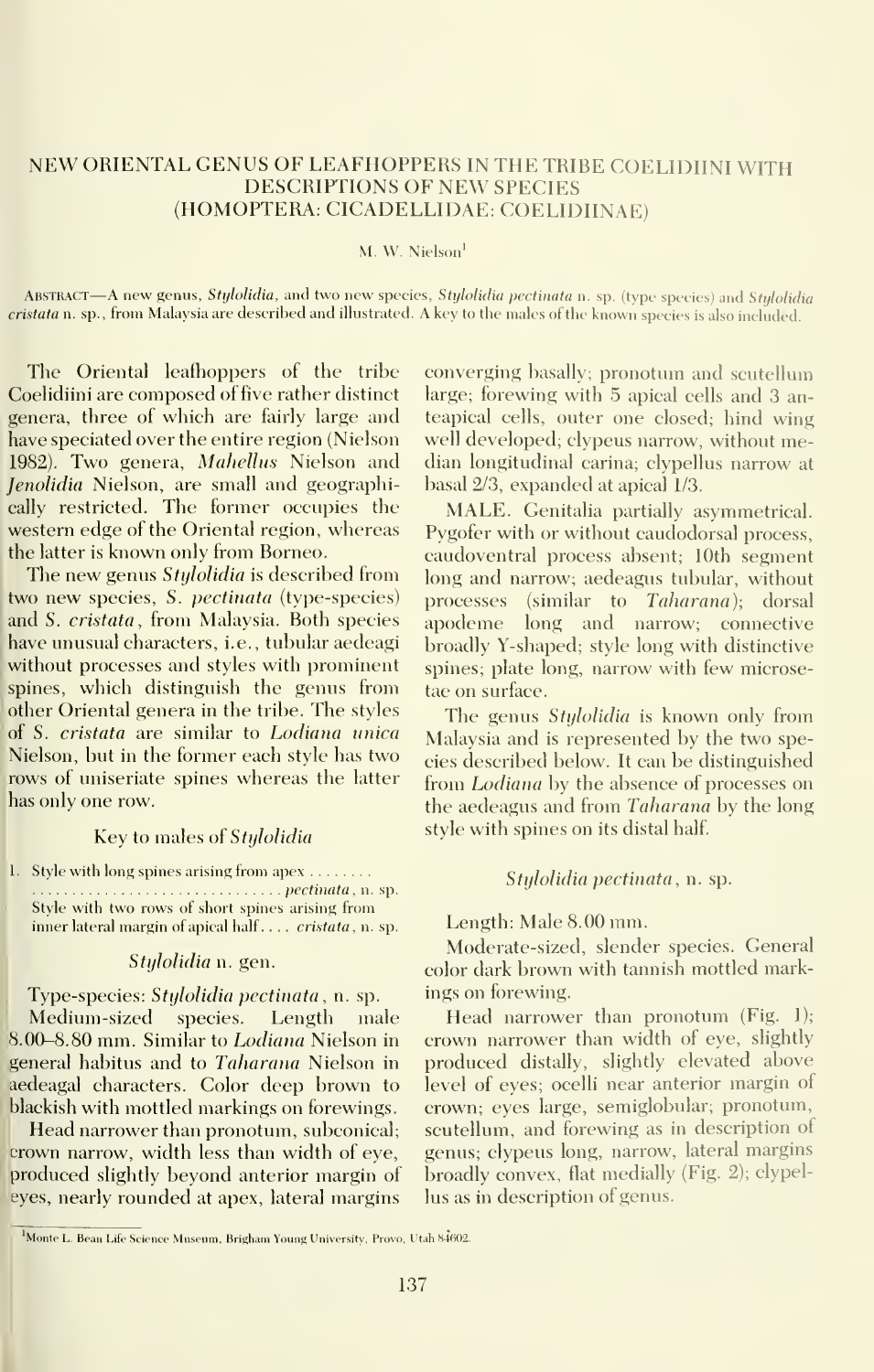

Figs. 1-7. Stylolidia pectinata, n. sp.: 1, Head and pronotum, dorsal view. 2, Face. 3, Male pygofer, lateral view. 4. Connective, aedeagus, and right style, dorsal view. 5, Aedeagus, lateral view. 6, Style, lateral view. 7, Plate, ventra\* view.

Male. Pygofer in lateral view with hooked caudodorsal process (Fig. 3); aedeagus long, narrow, tubular, slightly curved in lateral view and extending beyond apex of style, without processes (Figs. 4, 5); gonopore dis tad of middle of shaft on lateroventral margin; style short, not reaching apex of aedeagal shaft, with 4-5 very long nearly straight spines arising from apex, spines nearly as long as basal half of style (Figs. 4, 6); plate long and narrow (Fig. 7).

Female. Unknown.

Holotype (male), MALAYSIA: Malay Penins., Perak, 15-XI-1927, G. Kledang (BMNH).

REMARKS: S. *pectinata* is easily separated from S. cristata by the hooked caudodorsal process on the pygofer and by the long spines that arise from the apex of the style.

Additional data on the label attached to the holotype specimen include abbreviations "F.M.S." and "2650" on the top side and "presented by Mr. E. S. Kimund, Sel: Mus:' on the underside.

#### Stylolidia cristata, n. sp.

Length: Male 8.80 mm.

Medium-sized, slender species. Genera color blackish with numerous mottled tannisl markings on forewing.

Head as in *pectinata* n. sp. but with large: semiglobular eyes (Fig. 8); pronotum, scutel lum and forewing as in description of genus clypeus and clypellus as in pectinata (Fig. 9).

Male. Pygofer in lateral view with small translucent, scalelike process on caudodorsa margin (Fig. 10); aedeagus long and tubular without processes (Figs. 11, 12); gonopore a in pectinata; style very long, extending dis tally beyond apex of aedeagal shaft, with two rows of uniseriate stout spines on distal half one row on dorsal margin and the other on th( inner lateral margin (Figs. 11, 13); plate as ii pectinata (Fig. 14).